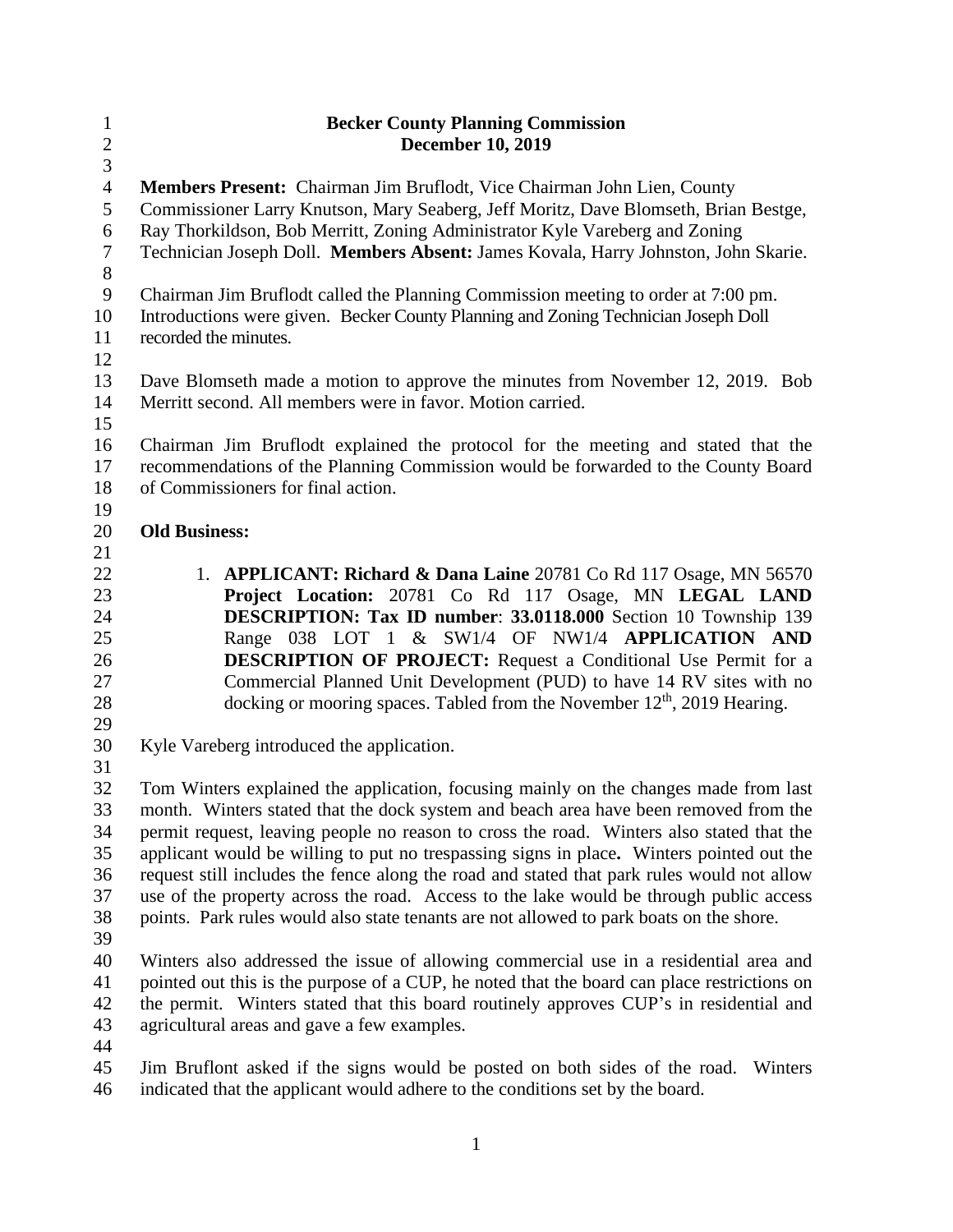Mary Seaberg asked how the County would enforce the no boating conditions. Winters indicated the applicant would be responsible for doing his part to enforce park rules.

Members of the public spoke to this application.

 Terry Ball talked about the amount of research done before purchasing her home. She also voiced her concerns about the RV park having a negative effect on the tax value of homes in that area.

 Bob Merritt asked Terry if she was saying that she bought her property knowing the property across the road was zoned residential and if that was the reason, she had purchased it. Terry replied, exactly, if there was already an RV park there we would have drove right by.

 Lori Mitchell stated her objections to the request, she asked why anyone would want an RV site near a lake without lake access. Lori stated she thinks the applicant has another plan in place to get around this issue. Even without the dockage it should not be approved.

 Clark stated that his view of removing the docking system is a weak attempt to circumvent the fact that if no dock is approved Rick can still provide all the lake access he wants. Clark stated he spoke with both Nathan Kestner of the MN DNR and Zoning Director Kyle Vareberg, he indicated both acknowledged that neither the Minnesota Shoreland Rules or the County Zoning Ordinance prohibit someone from allowing lake access to the public. Clark then referred to his paper hand out and claimed Richard had allowed lake access on his property to current RV renters.

 Bob Merritt asked Clark if he was claiming Richard would allow lake access from a different property. Clark stated that he feels that Richard would.

Patty Swenson stated her concerns about the application and feels it would be unrealistic

that RV tenants will not use the shoreline for recreation. She said no measures have been

proposed for the safety of RV tenants and the general public. Swenson said the applicant

has not satisfied his burden of proving the use is consistent with public health, safety and

welfare. She stated the proposed use is commercial and the area is predominantly

residential. She asked the board to look at in this light, and said this a poor location for

such a use. She said the proposed use will interfere with the use and enjoyment of

neighboring properties and is not consistent with public welfare. Her examples were

existing RV's are unkept, nuisances. Outside storage is unsightly and can be seen clearly

from the road and the lake. Animals are not leashed (caused an accident). Current RV

tenants park in the R.O.W and other users have parked directly on Cty Rd 117

continually. This will only increase the nuisances and the safety issues of the road adding

14 additional units (families).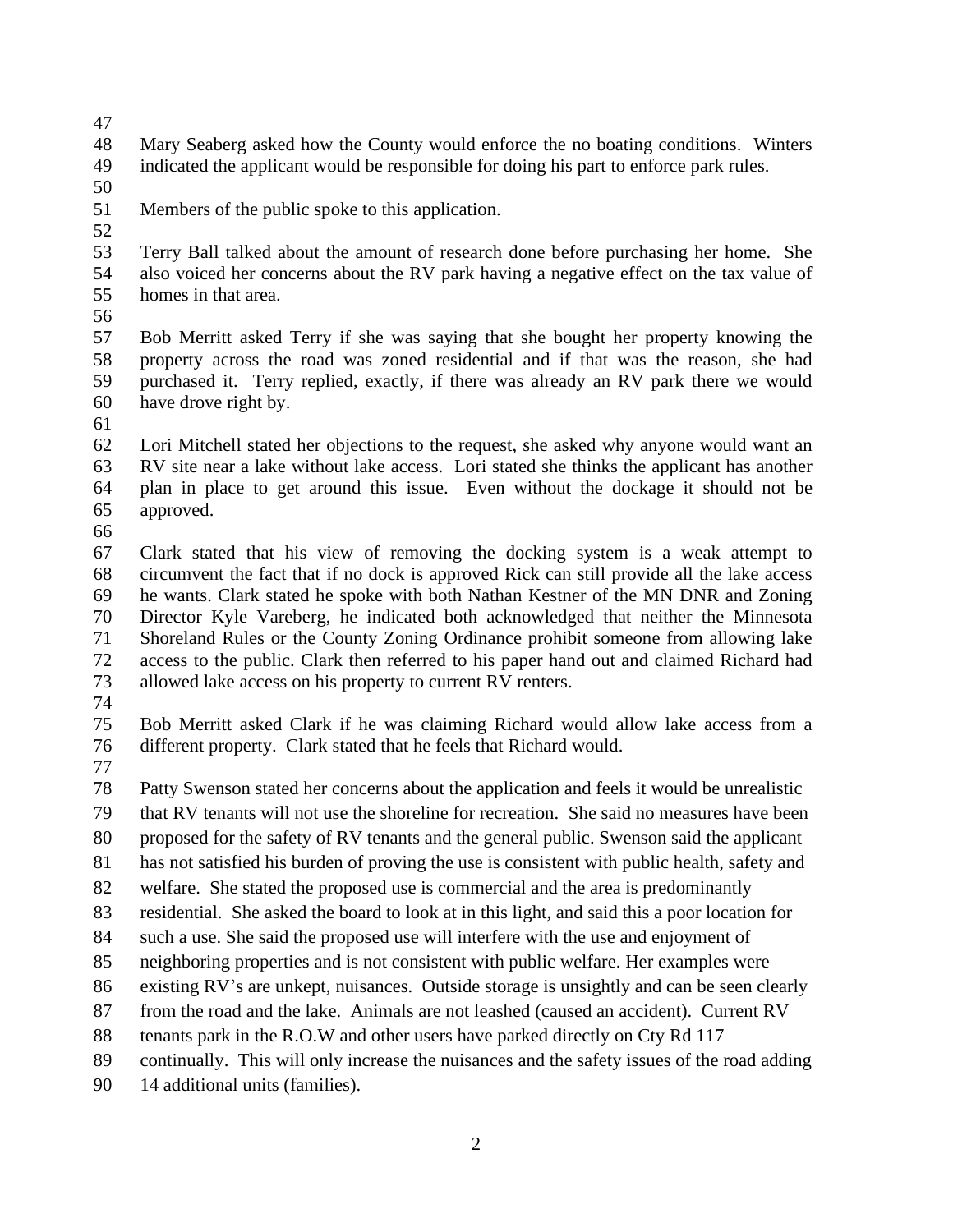Swenson said the applicant stated at last month's meeting they will be on-site (which she would understand to mean that they would be within the campground continually). Their home is ¼ mile (approx.) up the driveway that does not qualify (in her mind) as watching and managing your tenants. Furthermore, there can be no enforcement of the proposed campground rules unless the applicant is present continually. Swenson said the property was zoned by Becker County residential in 2004 based on the fact that it was compatible with the surrounding area. Not one resident opposed the change of zone but instead welcomed it. She said they purchased their property in 2009 after much research. They purchased their retirement home for ½ million dollars and now they want a trailer park adjacent to our land. They have not provided any facts that our property values will not be affected. We would not have bought our home if there was an existing campground in place adjacent to our land. Again, the applicant has not provided any facts to support commercial use in residential zone property. She said she believes allowing commercial use in residential zone property without facts or evidence is arbitrary and capricious. Furthermore, the precedent the approval would be setting would directly impact all of Becker County. Residential zoned properties would no longer have protection from commercial or industrial uses in a residential area. Swenson stated she disagrees with the Laine's Attorney, Becker County has approved CUP's in residential areas such as beauty salons in home, taxidermy in a shop, or storage facilities but nothing high density commercial.

- 
- Denis Nerud asked who would be responsible for policing the rules.
- 
- Steve Mitchell asked about penalties for not following the guidelines of the CUP.
- 
- Jim Bruflodt stated the county has the authority to revoke the CUP.

 Kyle Vareberg read the written correspondences from Jen Thompson, Mandy Erickson, Barbara and William Franke, Yvonne and Arlen Kangas, Al and Julie Neske, and Michele and Terry Sabby.

 Testimony was closed 

 Larry Knutson wanted to clarify a point about not comparing one CUP to another. 

 Bob Merritt asked Larry Knutson if it would be realistic to expect that the board would force the CUP to stop if the conditions of the permit were not being met.

 Larry Knutson stated it would be very unlikely that the board would ever revoke a CUP. 

 Richard Laine spoke about his application and some of the claims made by others at the meeting. Richard pointed out to the people that had concerns about tax values that they all bought property next to a 100-cow dairy farm. He also addressed the claims that he